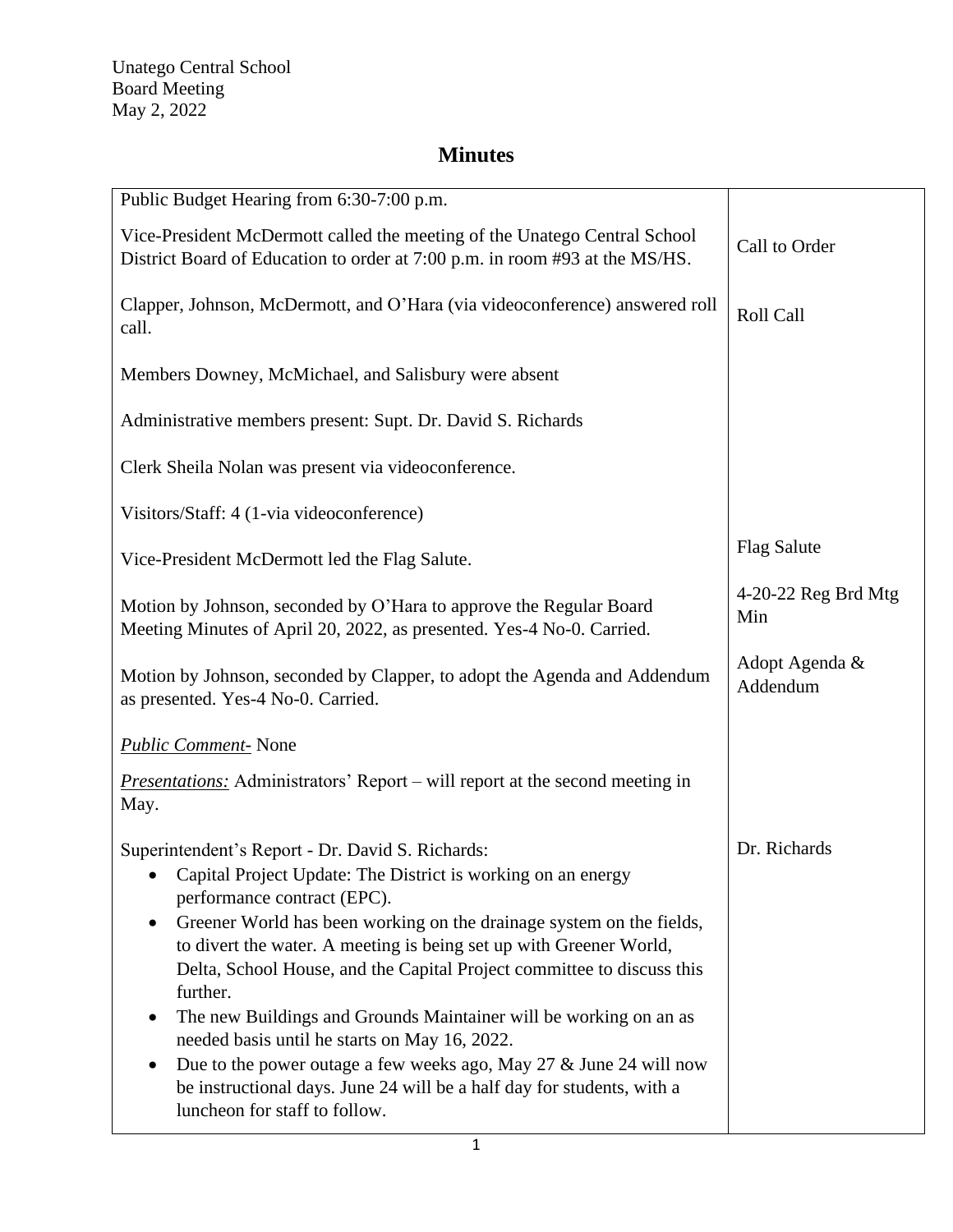Unatego Central School Board Meeting May 2, 2022

| Attended SUNY Oneonta's Celebration: ONE (Oneonta Networking<br>$\bullet$<br>Event), with Julie Lambiaso, this event was to provide districts with an<br>opportunity to promote your school or organization, collect resumes<br>from our students for anticipated job openings, or discuss internship<br>opportunities. |                                                                          |
|-------------------------------------------------------------------------------------------------------------------------------------------------------------------------------------------------------------------------------------------------------------------------------------------------------------------------|--------------------------------------------------------------------------|
| Congratulations to our new Music teacher Heather Powell, who<br>attended the board meeting.                                                                                                                                                                                                                             |                                                                          |
| <b>Administrative Action</b><br>Motion by Johnson, seconded by Clapper, to approve the following resolutions<br>4.1-4.17 and Addendum 4.18 as presented. Yes-4 No-0. Carried.                                                                                                                                           |                                                                          |
| RESOLVED: Upon the recommendation of the Superintendent of Schools that<br>this Board does hereby approve the Treasurer's Report as presented.                                                                                                                                                                          | Treasurer's Report                                                       |
| RESOLVED: Upon the recommendation of the Superintendent of Schools that<br>this Board does hereby approve CSE Recommendations as presented.                                                                                                                                                                             | <b>CSE Recommendations</b>                                               |
| RESOLVED: Upon the recommendation of the Superintendent of Schools that<br>this Board does hereby appoint Raven Henry as an elementary substitute<br>teacher/aide/LTA for the 2021-2022 school year as presented.                                                                                                       | Appt Sub Teacher/Aide<br>/LTA-R. Henry                                   |
| RESOLVED: Upon the recommendation of the Superintendent of Schools that<br>this Board does hereby accept Brian Davis's resignation as Buildings and<br>Grounds Maintainer, effective May 15, 2022, to accept a new position with the<br>District as presented.                                                          | <b>Accept Resignation-</b><br>Buildings & Grounds<br>Maintainer-B. Davis |
| RESOLVED: Upon the recommendation of the Superintendent of Schools that<br>this Board does hereby create a building maintenance mechanic position with<br>the standard 8-hour workday as presented.                                                                                                                     | <b>Create Building</b><br>Maintenance Mechanic<br>Position               |
| RESOLVED: Upon the recommendation of the Superintendent of Schools that<br>this Board does hereby appoint Brian Davis to an 8-week probationary<br>appointment as building maintenance mechanic, effective May 16, 2022, and<br>ending July 12, 2022, salary of \$48,000 as presented.                                  | Appt Prob Appt-<br><b>Building Maintenance</b><br>Mechanic-B. Davis      |
| RESOLVED: Upon the recommendation of the Superintendent of Schools that<br>this Board does hereby appoint Lina Cesnavicius as a substitute teacher/<br>aide/LTA for the 2021-2022 school year as presented.                                                                                                             | Appt Sub Teacher/Aide<br>/LTA-L. Cesnavicius                             |
|                                                                                                                                                                                                                                                                                                                         |                                                                          |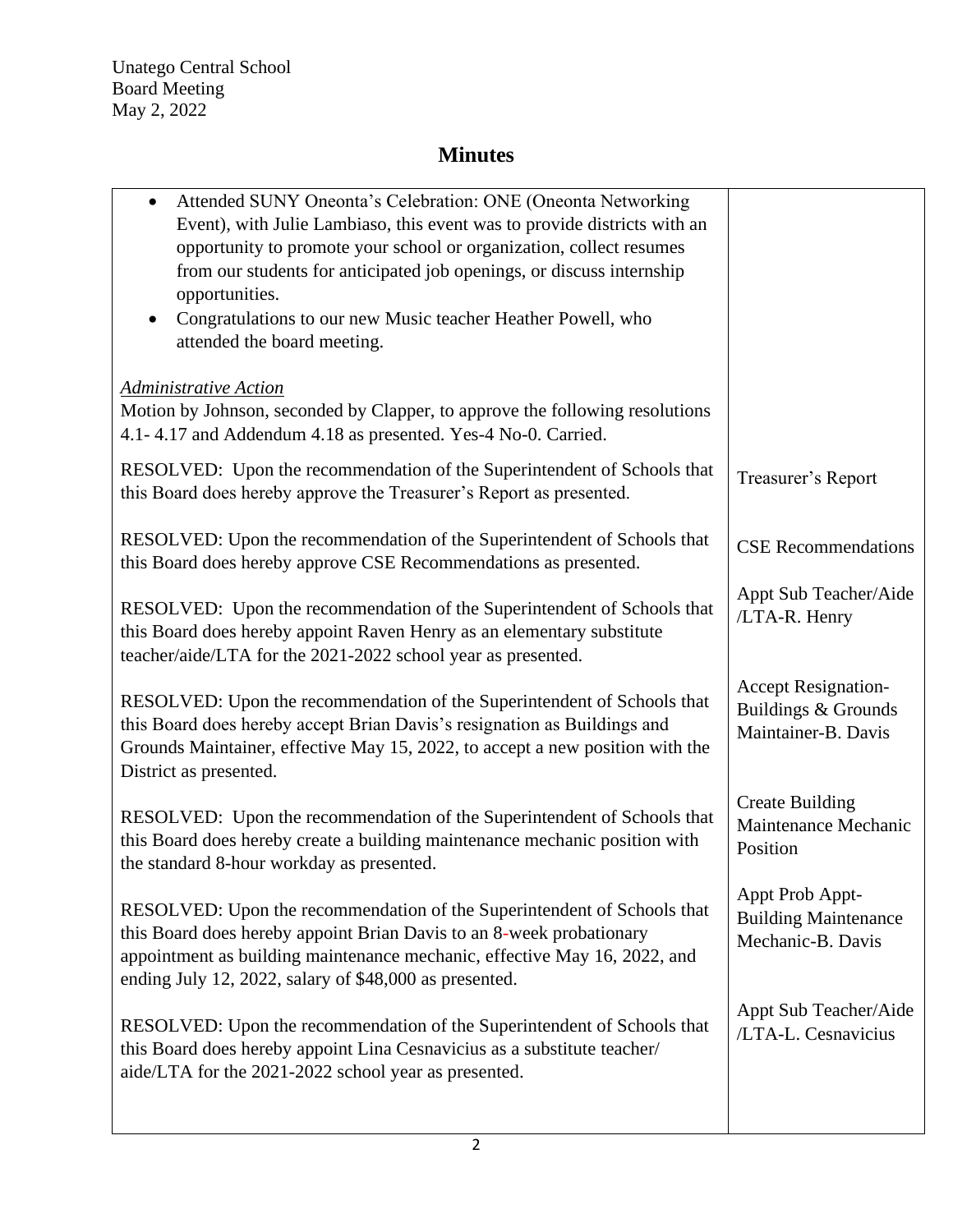| RESOLVED: Upon the recommendation of the Superintendent of Schools that<br>this Board does hereby appoint Hannah Baskin as a substitute counselor for the<br>2021-2022 school year as presented.                                                                                                                                                                                                                                                                                                                                                                                                                                                    | Appt Sub School<br>Counselor-H. Baskin                           |
|-----------------------------------------------------------------------------------------------------------------------------------------------------------------------------------------------------------------------------------------------------------------------------------------------------------------------------------------------------------------------------------------------------------------------------------------------------------------------------------------------------------------------------------------------------------------------------------------------------------------------------------------------------|------------------------------------------------------------------|
| RESOLVED: Upon the recommendation of the Superintendent of Schools that<br>this Board does hereby approve the tenure appointment of Robinette Youngs in<br>the tenure area of LTA, effective September 1, 2022, as presented.                                                                                                                                                                                                                                                                                                                                                                                                                       | Approve Tenure Appt-<br>R. Youngs-LTA                            |
| RESOLVED: Upon the recommendation of the Superintendent of Schools that<br>this Board does hereby approve the tenure appointment of Katie King in the<br>tenure area of LTA, effective September 13, 2022, as presented.                                                                                                                                                                                                                                                                                                                                                                                                                            | Approve Tenure Appt-<br>K. King-LTA                              |
| RESOLVED: Upon the recommendation of the Superintendent of Schools that<br>this Board does hereby approve the tenure appointment of Christina Butcher in<br>the tenure area of Physical Education, effective September 1, 2022, as<br>presented.                                                                                                                                                                                                                                                                                                                                                                                                    | Approve Tenure Appt-<br>C. Butcher-Physical<br>Education         |
| RESOLVED: Upon the recommendation of the Superintendent of Schools that<br>this Board does hereby approve the tenure appointment of Jennifer Potrzeba in<br>the tenure area of School Psychologist, effective November 19, 2022, as<br>presented.                                                                                                                                                                                                                                                                                                                                                                                                   | Approve Tenure Appt-<br>J. Potrzeba-School<br>Psychologist       |
| RESOLVED: Upon the recommendation of the Superintendent of Schools that<br>this Board does hereby appoint Kimberlee Ryan as a substitute nurse for the<br>2021-2022 school year as presented.                                                                                                                                                                                                                                                                                                                                                                                                                                                       | Appt Sub Nurse-K.<br>Ryan                                        |
| RESOLVED: Upon the recommendation of the Superintendent of Schools that<br>this Board does hereby appoint Ashley Fisher, to a three-year probationary<br>appointment in the tenure area of General Special Education Teacher effective<br>date September 1, 2022, and ending August 31, 2025, Masters Step 10 salary<br>\$62,445 as presented (replaces Julianne Grant).                                                                                                                                                                                                                                                                            | Appt Prob Appt-<br><b>Special Education</b><br>Teacher-A. Fisher |
| This expiration date is tentative and conditional only. Except to the extent<br>required by the applicable provisions of Section 3012 of the Education Law, in<br>order to be granted tenure the teacher must receive composite or overall annual<br>professional performance review ratings pursuant to Section 3012-c and/or<br>3012-d of the Education Law of either effective or highly effective in at least<br>two (2) of the three (3) preceding years, and if the teacher receives an<br>ineffective composite or overall rating in the final year of the probationary<br>period the teacher shall not be eligible for tenure at that time. |                                                                  |